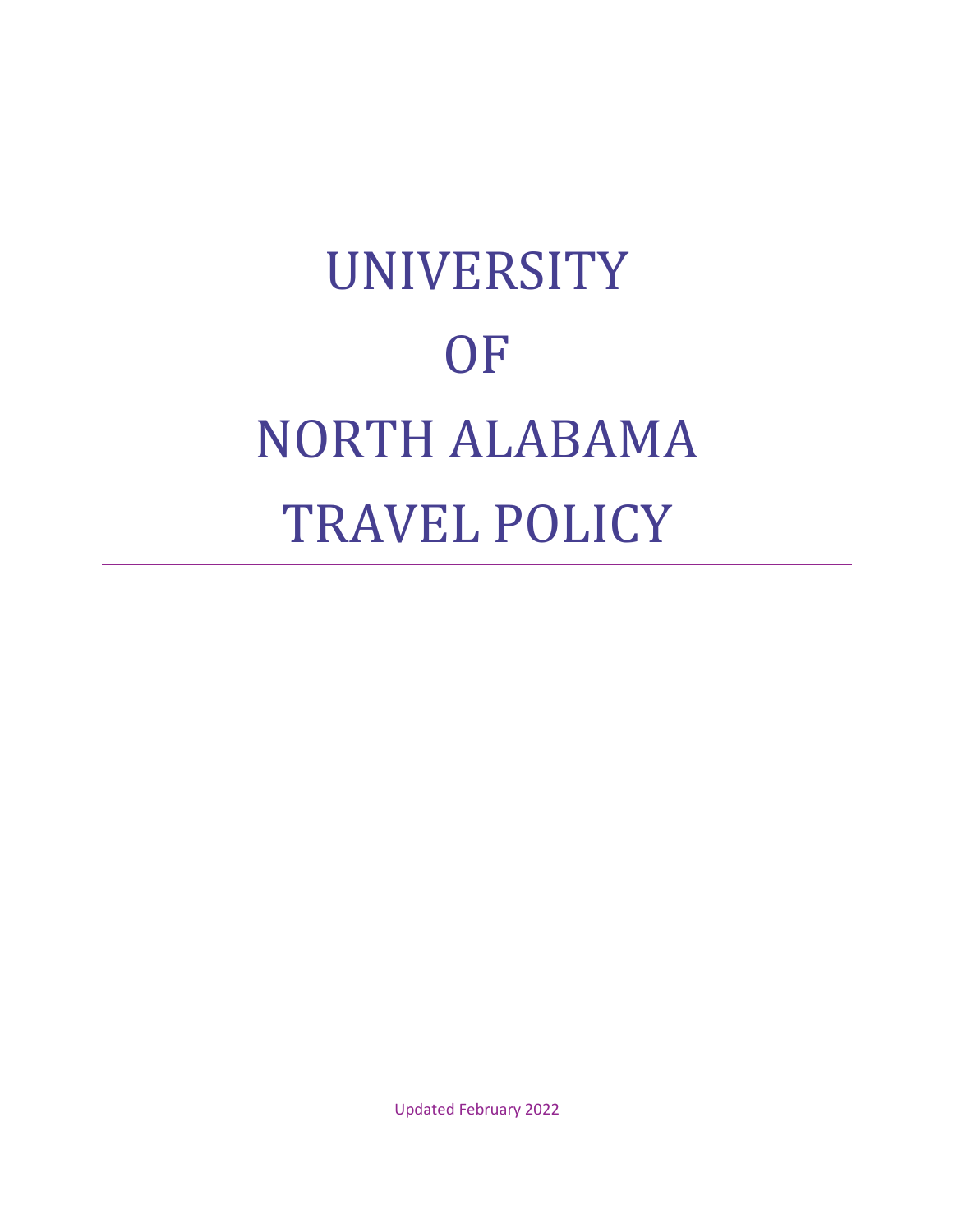# Table of Contents

#### I. [INTRODUCTION](#page-2-0)

- 1. General information and definitions
	- a. [Travel status](#page-2-1)
	- b. [Claim for travel expenses](#page-2-2)
	- c. [Documentation for reimbursement](#page-3-0)
	- d. [Approval of travel reimbursement](#page-3-1)
	- e. [Exceptions](#page-3-2)
- 2. [Travel reimbursement for Executive Officers](#page-3-3)
- [3. Contract and grant travel reimbursement](#page-3-4)
- 4. [Travel during professional development leave](#page-4-0)
- 5. [Travel Expenses Advancement](#page-4-1)
- 6. [Multiple Reimbursement Channels](#page-4-2)
- 7. [Generally Prohibited Expenses](#page-4-3)
- 8. [Special Travel Requirements](#page-4-4)
- 9. [Early Arrival / Late Departure](#page-4-5)
- 10. [Interrupted Travel](#page-5-0)
- 11. [Cancellation of Trip](#page-5-1)

#### II. TRANSPORTATION EXPENSES – MODE OF TRAVEL

- 1. [Air](#page-5-2)
- 2. [Taxi](#page-5-3)
- 3. [University Owned Vehicles](#page-5-4)
- 4. [Privately Owned Automotive Transportation](#page-5-5)
- 5. [Rented Vehicles](#page-6-0)

#### III. [IN-STATE TRAVEL](#page-7-0)

- 1. [Reimbursement Restrictions](#page-7-1)
- 2. [Overnight](#page-7-2)
- 3. [Minimum time from base restriction](#page-7-3)
- 4. In-state travel greater than  $six(6)$  hours but not overnight
- 5. [Waive Per Diem](#page-7-5)

#### IV. [OUT-OF-STATE TRAVEL](#page-8-0)

- 1. [Lodging](#page-8-1)
- 2. [Meals](#page-8-2)
- 3. [Gratuities](#page-8-3)
- 4. [Baggage Handling](#page-8-4)

#### V. [INTERNATIONAL TRAVEL](#page-9-0)

- 1. [Travel Claim Forms](#page-9-1)
- 2. [Travel Approval](#page-9-2)
- 3. [Reimbursement](#page-9-3)
- 4. [Other](#page-9-4)

#### VI. [NONEMPLOYEE TRAVEL](#page-10-0)

- 1. [Independent Contractors](#page-10-1)
- 2. [Volunteers](#page-10-2)
- 3. [Eligibility Requirements](#page-10-3)
- VII. [STUDENT TEAM AND RECOGNIZED STUDENT ORGANIZATION TRAVEL](#page-10-4)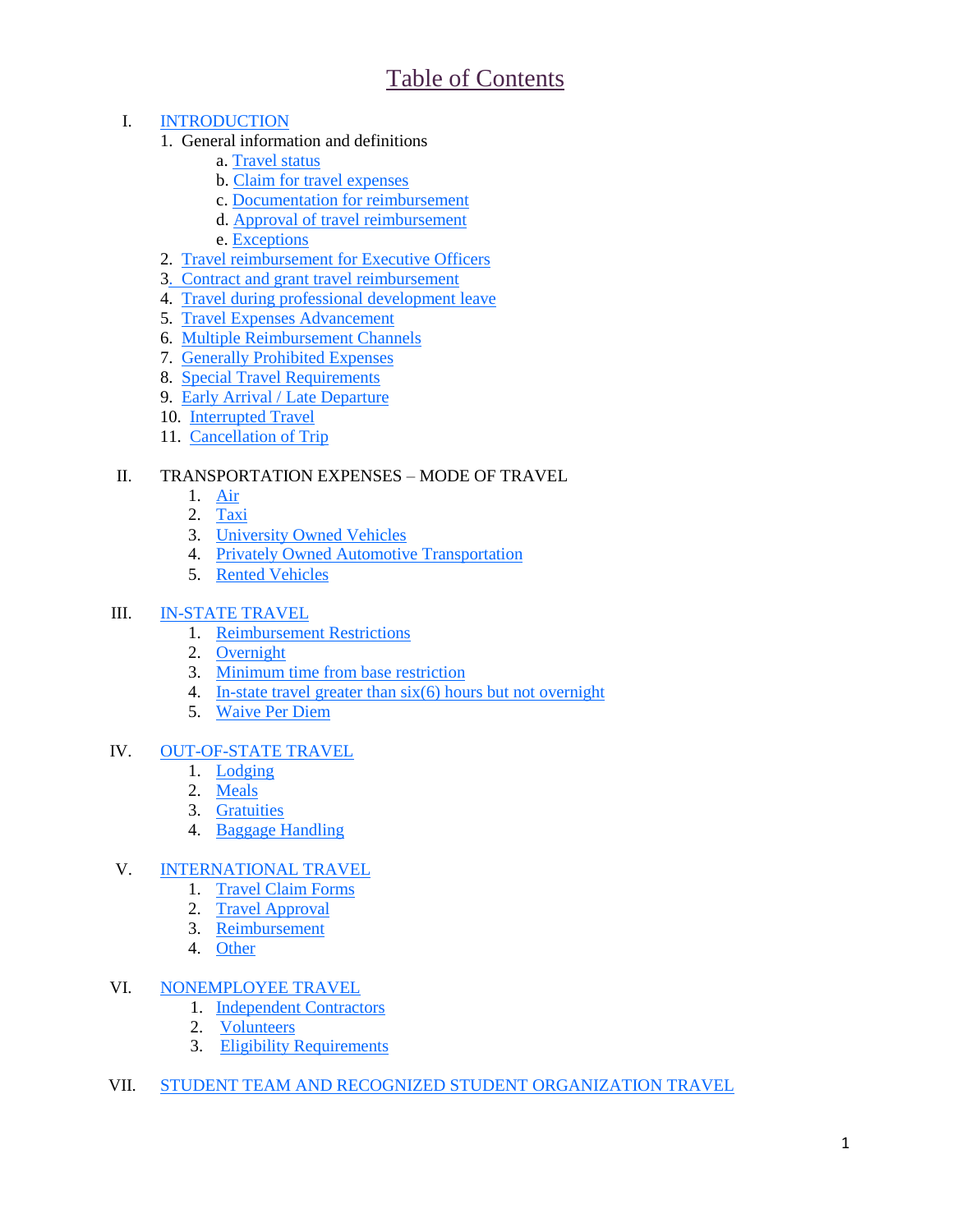## <span id="page-2-0"></span>I. INTRODUCTION

The travel policies of the University of North Alabama have been developed in accordance with Alabama law and Internal Revenue Service regulations and guidelines. These policies cover University employees, students and others who travel on approved, official University business.

At a minimum, employees must obtain prior approval of the immediate supervisor before traveling or obligating University funds. Some types of travel require additional authorization.

When traveling at the University of North Alabama's expense, University employees should, in all cases, seek to obtain the lowest possible fares and rates by scheduling their travel in a manner that will be the most economical to the University. Personal travel for side trips is not reimbursed. It is the employee's responsibility to obtain proper documentation of the travel costs when seeking reimbursement for incurred expenses.

In all cases, there must be a clear, documented business purpose for travel. Excessive or unjustifiable costs are not acceptable and will not be paid by or reimbursed from university funds

#### 1. General

- <span id="page-2-1"></span>a. Travel Status - Employees are in travel status when they leave their base. Base is defined as the employees' primary residence or work location whichever is closest to the travel destination. Work location is defined as the office location to which an employee is assigned.
- <span id="page-2-2"></span>b. Claim for Travel Expenses – Claim forms for In-State/Out-of-State Travel Expenses are used to record all reimbursable employee travel costs and note university paid travel costs. All claims for travel reimbursement must be made on an In-State or Outof-State travel form. These forms are located at [http://www.una.edu/controller/index.html.](http://www.una.edu/controller/index.html) Requests for reimbursement should be submitted within sixty (60) days after completion of the trip. Original itemized receipts and other documentation of the total costs of the trip must be submitted along with the claim form. When a trip includes both in-state and out-of-state travel, the entire trip should be reported on the out-of-state travel form with actual expenditures claimed.

If the claim form is submitted more than 60 days after the traveler's return, the reimbursement may become taxable income to the employee. Federal tax regulations require that substantiation of reimbursed expenses be made within a reasonable period. Under IRS safe-harbor guidelines, that period is 60 days. Tax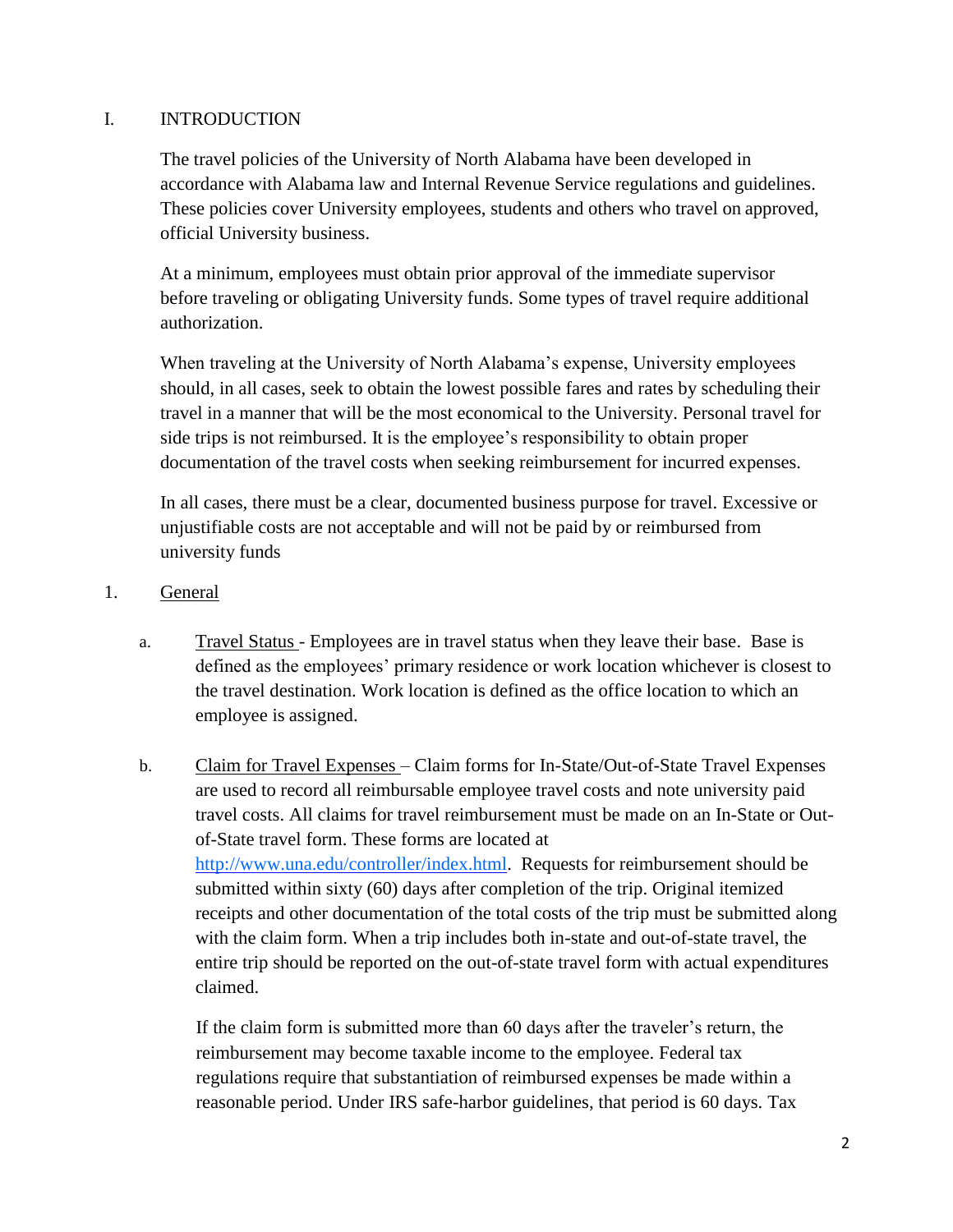withholding will be made from a subsequent salary payment.

The form must be signed on the line marked "Traveler's Signature" by the employee who traveled and is seeking reimbursement. The employee's signature acknowledges acceptance and terms of reimbursement.

Any expenses covered by the university or a third party should be noted on the travel form to provide clarity of the entire trip expense.

- <span id="page-3-0"></span>c. Documentation of Costs/Approval of Travel Reimbursement - After returning from official travel, employees are required to present original itemized receipts for all actual travel expenses for which a claim is made. See In-State and Out of State Guidelines. Conference registration fees paid by a participating University employee are reimbursable following the conference. To claim reimbursement, any conference brochures or other literature documenting the expense, a registration receipt, including dollar amount and method of payment, or other proof of payment must be submitted along with the claim for travel form.
- <span id="page-3-1"></span>d. Approval of Travel Reimbursement by Supervisor, Dean, Director or Department Head -The University requires that claims from University Travel Expense Forms be signed by the supervisor (not a designee or stamp) of the employee who is requesting reimbursement for official travel. By signing the reimbursement form, the supervisor is certifying the expenses have been used in accordance with the University of North Alabama's Travel Policies. Even when the traveler is the principal investigator or project director of a grant, the claim for travel reimbursement must be signed by his/her supervisor.

Deans and department heads may establish more, but not less, restrictive policies than what is required by the university, as reimbursement approval from budgets for which they are responsible.

- <span id="page-3-2"></span>e. Exceptions –Generally, any exception to University travel policies should have prior written authorization from the appropriate Dean or Executive Council Member and the University Controller. Rules promulgated by the State of Alabama have precedence.
- <span id="page-3-3"></span>2. Travel Reimbursement for Executive Officers - The President and each Vice President's request for travel reimbursement must be reviewed and approved by the Vice President for Business & Financial Affairs. Reimbursement requests from the Vice President for Business & Financial Affairs must be reviewed and approved by the President.
- <span id="page-3-4"></span>3. Contract and Grant Travel Reimbursement - Travel reimbursement from contract and grant funds require submission of the Grants and Contracts Travel form found on the Grant Accounting website: [https://www.una.edu/grants-contracts/grants--contracts-accounting-](https://www.una.edu/grants-contracts/grants--contracts-accounting-forms.html)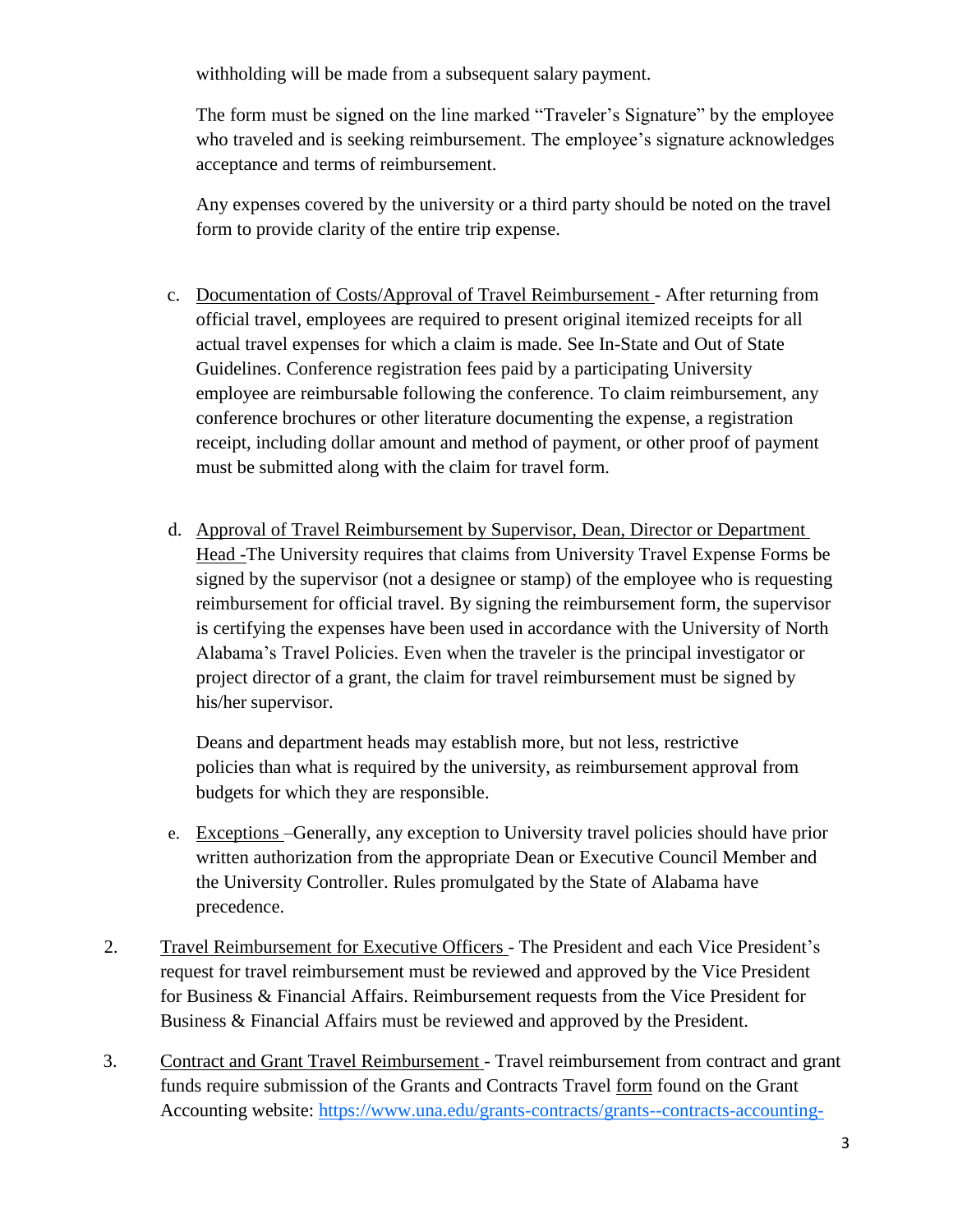[forms.html](https://www.una.edu/grants-contracts/grants--contracts-accounting-forms.html) .These forms must be signed by the principal investigator or project director officially responsible for the contract or grant account; this person may not defer this responsibility to anyone else. In addition, the appropriate travel form must be signed by the investigator's or project director's supervisor.

All Reimbursement will be subject to the University's policies, unless the contract or grant prohibits reimbursement of certain expenses.

- <span id="page-4-0"></span>4. Travel During Faculty Professional Development Leave - With prior approval from the Provost, travel expenses incurred during a faculty professional development leave period may be reimbursed if they are connected with official travel in the performance of University duties.
- <span id="page-4-1"></span>5. Travel Expenses Advancement - The University does not advance funds for travel expenses for employee travel; with the exception of those pre-authorized expenses paid with a university purchase order or university p-card.
- <span id="page-4-2"></span>6. Multiple Reimbursements Channels - No employee may be reimbursed by both the University and another organization for the same travel expenses.
- <span id="page-4-3"></span>7. Generally Prohibited Expenses – The University does not generally reimburse employees for the following:
	- a. Purchases of alcoholic beverages
	- b. Travel expenses incurred by spouses or other family members.
	- c. Cost of passports (unless pre-approved by the appropriate Dean or divisional VP), safe charges, mini bars, in-room movie, valet services, recreational activities (even when such activities are part of a business meeting or conference) and excursions.
	- d. Charges for traffic or parking violations, or other expenses incurred such as lost keys, keys locked in vehicles, GPS systems, maps and atlas.
	- e. Medical expenses incurred during travel may not be reimbursed as travel costs.
	- f. Travel Insurance (unless pre-approved by Controllers' Office)
	- g. Upgraded accommodation expenses, such as airline seat upgrades, luxury suites or other premium discretionary expenses are not approved. Special circumstances may be authorized by the Office of Business and Financial Affairs on a case by case basis and require pre-approval.
- <span id="page-4-4"></span>8. Special Travel Requirements-If an employee has special travel requirements that are not covered by the above policies, contact the University's Controller's Office prior to travel for approval.
- <span id="page-4-5"></span>9. Early Arrival/ Late Departure - At times it may be necessary to travel the day before or remain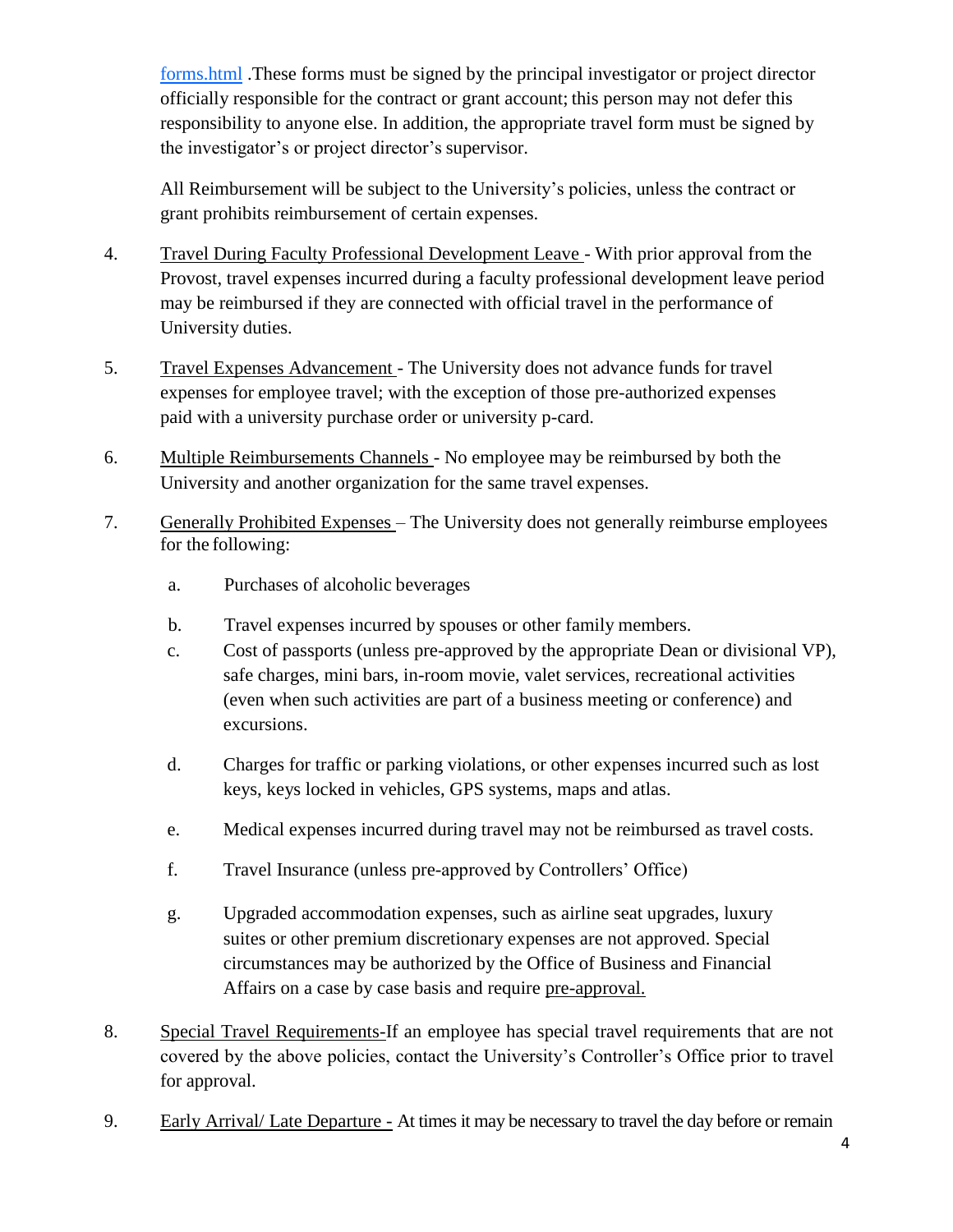at the site for an additional night. As a general rule, the University will not reimburse travel earlier than the day before or the day after a meeting/conference.

- <span id="page-5-0"></span>10. Interrupted Travel - The employee assumes all additional costs associated with deviating from the official travel itinerary if the employee interrupts the official travel for reasons of personal convenience.
- <span id="page-5-1"></span>11. Cancellation of Trip – The traveler is responsible for obtaining credit for all expenses. Please contact the Controller's Office at ext. 4232 or via e-mail when an official trip has to be cancelled to prevent potential reimbursement problems.

# II. TRANSPORTATION EXPENSES – MODE OF TRAVEL

- <span id="page-5-2"></span>1. Air – Only coach/economy fares are allowable when traveling on commercial airline for official University business. Any costs associated with upgraded seating must be preapproved by the Controller's office for a specific business purpose or accommodation. Employees should plan well in advance and obtain the most economical fare available (Not more than 4 months out). Airfare may be secured using the university p-card with prior approval from the appropriate supervisor (*Reminder: Travel Insurance is not approved from university funds)* Note: If traveler chooses to procure tickets via personal means and request reimbursement, they will not be reimbursed until they have returned from the trip.
- <span id="page-5-3"></span>2.  $Taxi - A taxi$  may be hired for transportation when no other economical public transportation is readily available. If a taxi is hired for any trip except traveling to and from the airport, a written explanation must accompany the reimbursement claim.
- <span id="page-5-4"></span>3. University-Owned Vehicles - University-owned vehicles are available on a first-come, first serve basis to properly licensed employees of the University. A copy of a valid current driver's license is required from every driver to be retained in facilities during trip. A request form for use of University vehicle(s) as well as the usage policy is on the Facilities webpage at:<https://www.una.edu/facilities/> .

Traveler must submit a completed request form to Facilities before a vehicle(s) assignment will be made. Except in extreme circumstances, vehicle keys will not be issued earlier than 24 hours prior to the trip.

It is not permissible to use a University-owned vehicle for personal use.

<span id="page-5-5"></span>4. Privately Owned Automobile Transportation - Employees who use their own automobiles for official travel will be reimbursed at the current federal mileage rate. The University makes reimbursement for the round-trip mileage traveled from the employee's base (see "Travel Status" of page 1) and destination or for the actual miles traveled from origin to destination and back, whichever is less. The mileage between an employee's residence and official travel station is not reimbursable. Current mileage rates are available from the Controller's Office.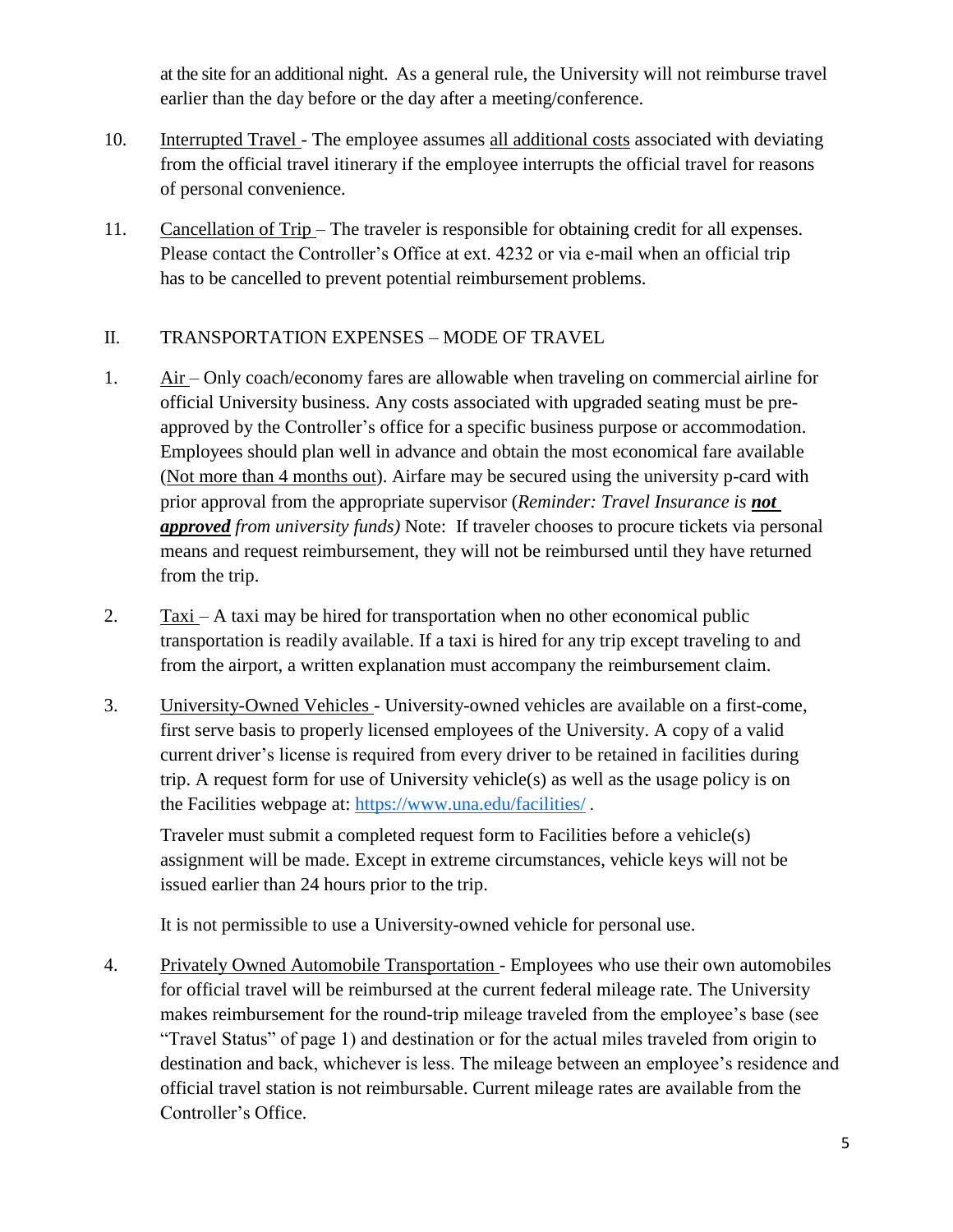When two or more passengers travel in one private automobile on official University business, only one employee may claim reimbursement for mileage.

When University-owned or private automobiles are used for official travel, any legal parking/or toll charges incurred are reimbursable.

Reimbursement for round trip mileage cannot exceed the cost of a roundtrip flight. The employee will be reimbursed at whichever is lowest, the current mileage rate or the lowest discounted airfare. This is called airfare-in-lieu of mileage.

If a personal vehicle is used to drive to an airport for a flight or to pick up an official University guest, the traveler will be reimbursed at the current effective mileage rate.

Employees traveling within the Florence city limits should submit a claim for travel expenses form to request reimbursement. However, for frequent local travel, claims should not be submitted on a per-trip basis. Rather, employees who make frequent local trips should keep a mileage log and submit claims at appropriate intervals. The mileage log must be submitted with the claim for travel expenses form. The claim for travel expenses form must include the date, destination, and reason for the trip, along with the recorded mileage. Employees may not be reimbursed for travel to their work location.

Under normal circumstances, employees will not be reimbursed for intra-campus travel when a personal auto is used. However, if extenuating circumstances exist, documentation of these circumstances must be submitted with the claim for travel expenses form.

*NOTE: The interval of claims must be less than 60 days. Any expense turned in for reimbursement more than 60 days after the expense was incurred is treated as taxable income subject to withholding per IRS regulations.*

<span id="page-6-0"></span>5. Rental Vehicles – Generally, the University does not accept sight-seeing, transportation to and from the airport, or to and from meals as justification for renting a vehicle.

If renting in the Florence area, submit a requisition for a purchase order to the Procurement Office for the vehicle rental. This will insure obtaining a contracted price and appropriate insurance coverage.

Except in special circumstances, requests for reimbursement for a vehicle rental cannot exceed the actual mileage at the current effective mileage rate.

When renting a vehicle, the primary driver should waive collision insurance as this is covered under the University's current insurance plan.

The University carries liability insurance to protect the University. Drivers may want to carry an expanded rider on their own policy to cover themselves.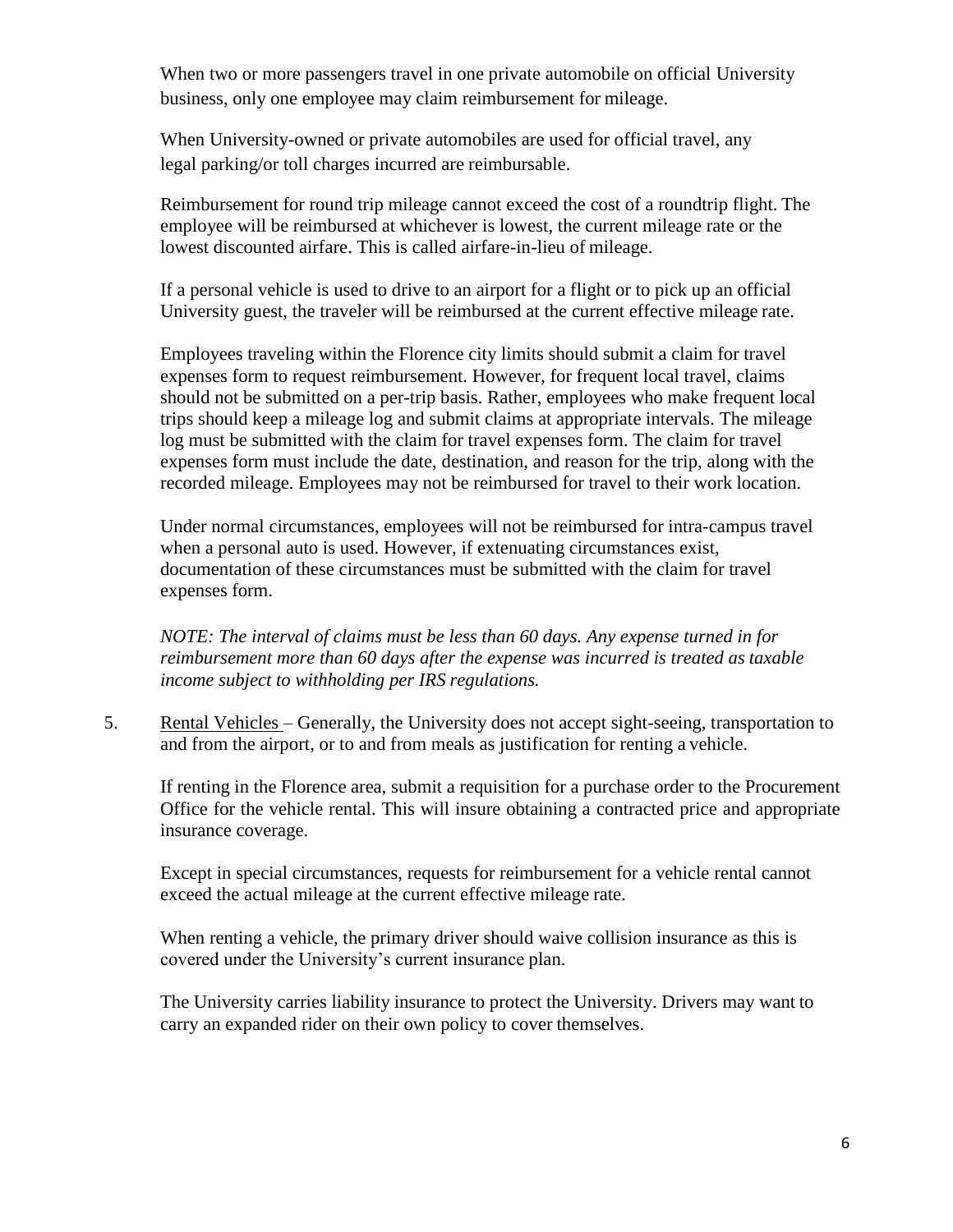#### <span id="page-7-0"></span>III. IN-STATE TRAVEL

<span id="page-7-1"></span>1. Reimbursement Restrictions - The guidelines for In-State travel reimbursements are governed by the Code of Alabama 1975, 36-7-20 through 36-7-23, as amended.

Requests for reimbursement for employee travel must be submitted on a travel claim form found on the Controller's website,<https://www.una.edu/controller/> . Travel claim forms are to be submitted within 60 days of travel. Travel reimbursements received after 60 days of the completion date of the trip will be treated as income according to IRS regulations. Tax withholding may be made from a subsequent salary payment.

Travel within the State of Alabama for official University business is reimbursed on a per diem basis for expenses at the current effective rate as approved by State law. Receipts for items covered by per diem do not need to be submitted with the claim for travel expenses form. The overnight per diem allowance covers lodging, meals, and gratuities. Even though receipts are not required, travelers are asked to include some type of trip receipt(s) to allow for audit correlation of trip dates.

<span id="page-7-2"></span>2. Overnight - When an employee's official travel requires an overnight stay, the per diem reimbursement for each day or portion of a day will be at the per diem rate dictated by law and is currently eighty-five dollars (\$85) per day for travel that requires one overnight stay and one hundred dollars (\$100) for trips that require a stay of two or more nights. For example:

> 1 night: Leave Monday & return to base Tuesday =  $$170$ 2 nights: Leave Monday  $&$  return to base Wednesday = \$300

An overnight stay is required to receive full daily per diem allowance. Under no circumstances will an employee be paid an overnight travel allowance at the official station, base or primary residence. If state business requires the traveler to be away from the base or official station on weekends or holidays, the traveler will be entitled to reimbursement for those days.

- <span id="page-7-3"></span>3. Minimum time from base restriction - No travel allowance or per diem shall be paid for a trip of less than six hours duration. No meal allowance is applicable if the traveler remains in the city where his/her home or base is located.
- <span id="page-7-4"></span>4. In-state travel greater than  $six(6)$  hours but not overnight – When overnight stay is not included, the reimbursement rate for meals is:
	- $$12.75$  for trips of  $6 12$  hours
	- \$34.00 for trips over 12 hours in length
- <span id="page-7-5"></span>5. Waive per diem - An employee who does not wish to be reimbursed for meal expenses incurred while traveling should attach to his or her claim for travel expenses form a signed statement waiving the meal allowance.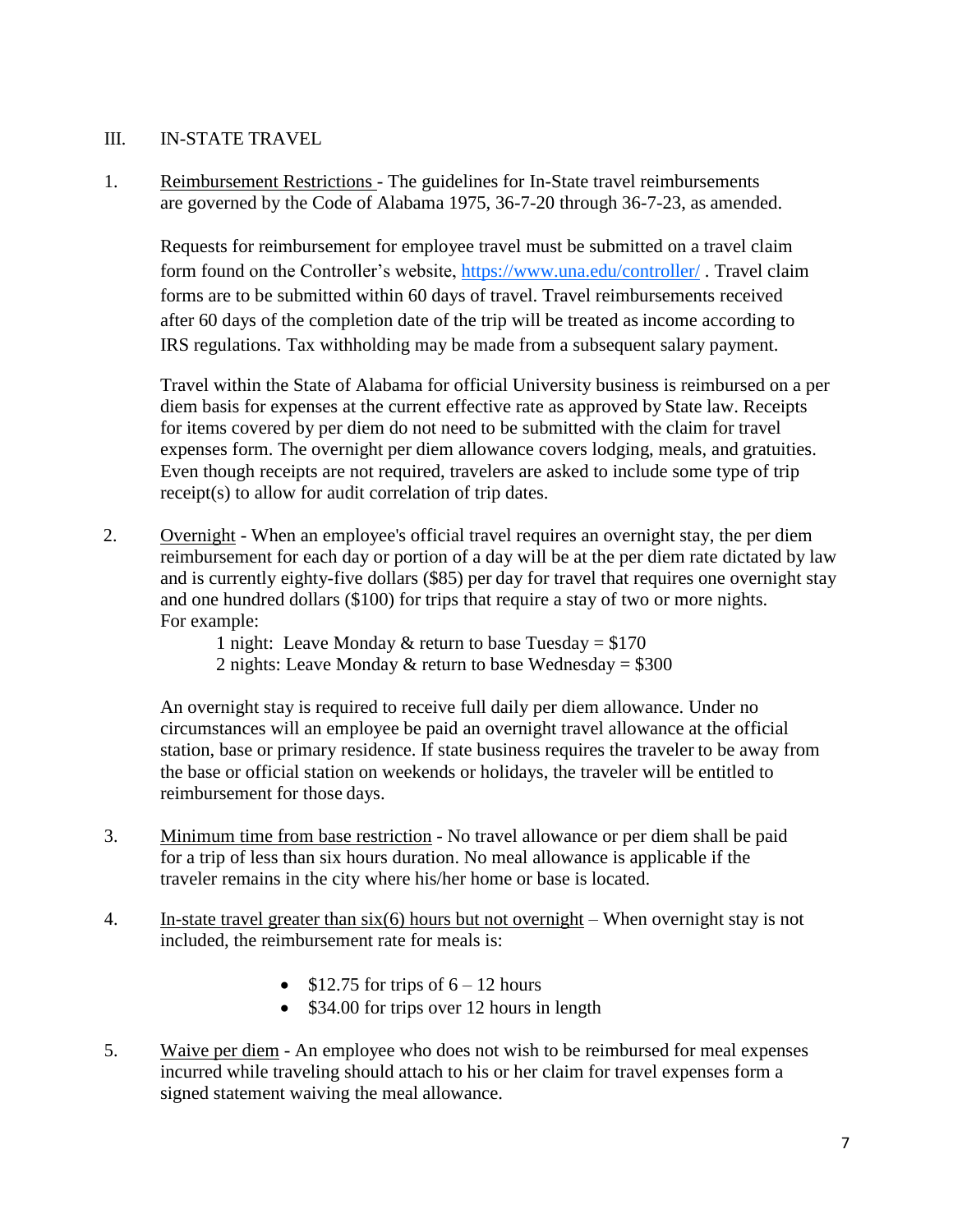Only an employee may decide to waive per diem. A University department may not force an employee to waive per diem.

When an employee's travel expenses are less than the per diem allowance, the employee may choose to be reimbursed for the actual cost of travel. In this case, a signed statement waiving the per diem allowance should be included with the claim for travel expenses form.

#### <span id="page-8-0"></span>IV. OUT-OF-STATE TRAVEL

Traveler must have been gone from base for more than six (6) hours to claim reimbursement of an expense other than mileage.

Reimbursement for Out of State Travel - Requests for reimbursement for Out-of-State employee travel or for In-State travel for the purpose of attending or assisting in hosting a convention, conference, seminar or other meeting of a national organization of which the state or individual is a dues-paying member must be submitted on a Claim for Out-of-State Travel Expenses Form within 60 days of travel. The form is found on the Controller's webpage, [https://www.una.edu/controller.](https://www.una.edu/controller) Travel reimbursements submitted subsequent to 60 days after the completion date of the trip may be treated as income according to IRS regulations.

- <span id="page-8-1"></span>1. Lodging – The University p-card may be used to pay for <u>out of state lodging</u> or individuals may choose to pay via personal means and request reimbursement. . Itemized original receipts must accompany the P-Card transaction submission or the reimbursement claim form for Out-of-State Travel Expenses**. Credit card transaction receipts alone are unacceptable**. Receipts must contain the name(s) of the traveler(s), dates of occupancy, daily charges, and the total amount charged for lodging.
- <span id="page-8-2"></span>2. Meals – Travelers may opt for either the maximum reimbursable amount of \$34 per day without receipts for the duration of the trip OR request full reimbursement up to a maximum of \$60/day with itemized receipts for the entire trip.

Partial days without itemized receipts will be reimbursed as follows: Breakfast: \$6.00; Lunch: \$9.00; Dinner: \$19.00.

Exceptions to the meal reimbursement for the maximum allowed for actual expenses per day require approval from the Vice President of Business and Financial Affairs and the appropriate Dean or Executive Council Member.

- <span id="page-8-3"></span>3. Gratuities – Generally, gratuities should not exceed 20% for food service. Other tips or gratuities may be reimbursable when they are at acceptable levels and deemed to be reasonable and necessary.
- <span id="page-8-4"></span>4. Baggage Handling – Only baggage handling expenses incurred when traveling to or from the place of lodging or when traveling to or from the airport or train station will be reimbursed up to a maximum of \$150.00.

Baggage fees charged by airlines may be reimbursed for up to two bags each way unless there is an approved business reason for carrying additional bags.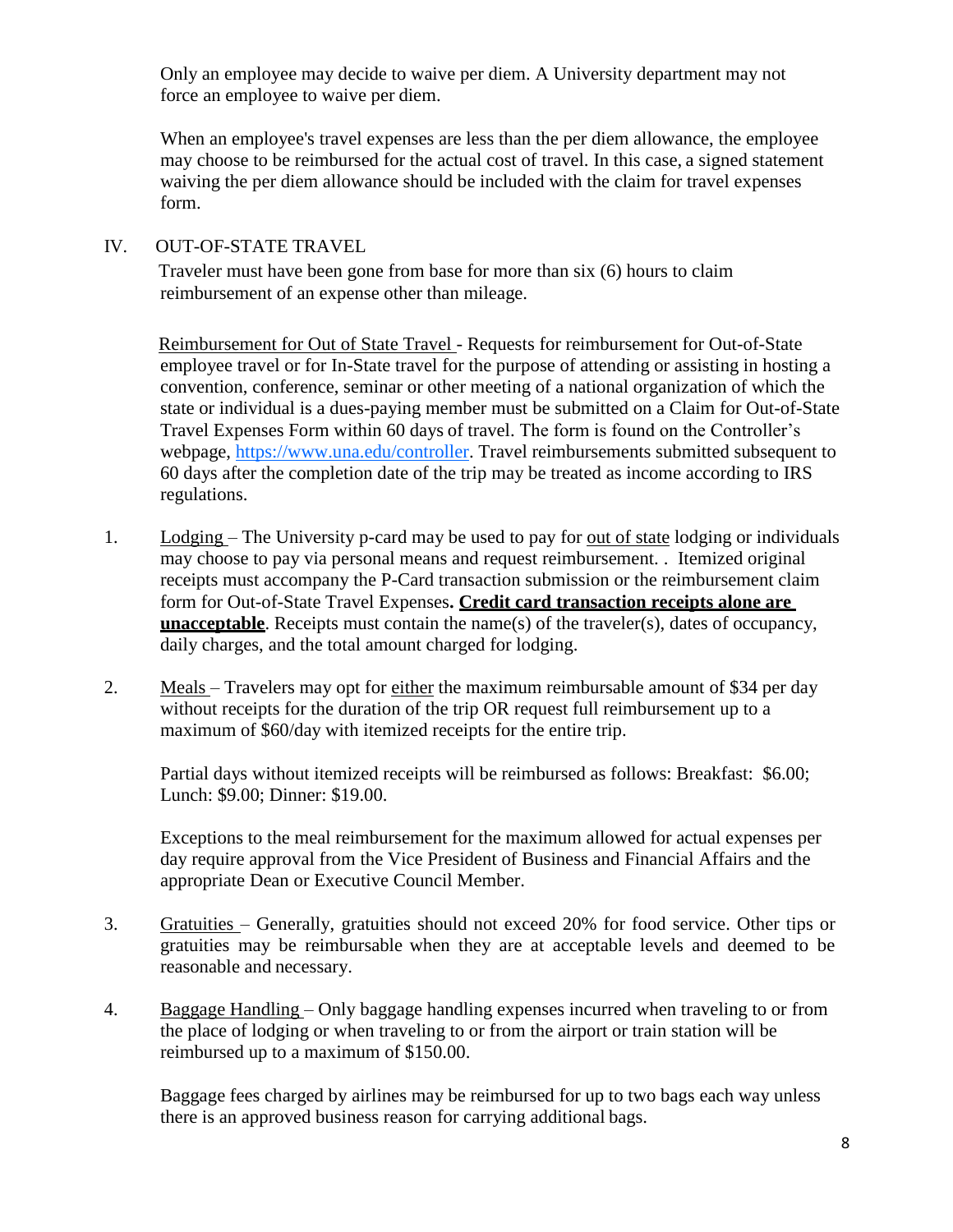- <span id="page-9-0"></span>V. INTERNATIONAL TRAVEL – Travel is considered international when it occurs anywhere outside the United States or its territories.
- <span id="page-9-1"></span>1. Travel Claim Forms - Requests for reimbursement for international employee travel should be submitted on the Claim form for Out-of-State travel expenses. All costs listed on the travel claim must be recorded in U.S. Currency and the exchange rate stated on the claim form.

Currency exchange fees may be claimed only when you are required to convert to/from U.S. currency. You may not claim reimbursement for losses due to currency conversion.

*Note: American Express Corporate Card charges are converted by American Express to U.S. dollars and cents and the exchange rate noted. Other major credit card companies convert foreign currency charges to dollars and cents but don't always show the exchange rate.*

Request for reimbursement for travel expenses should be filed on the Claim for Out-of-State Travel Expenses form within 60 days of travel. Receipts and other documentation of the total costs of the trip must be submitted along with the travel claim form. Documentation must include information detailing meals included in a registration fee. This might be the conference registration information or the daily meeting schedules. Any expenses paid by a third party should be noted on the Claim for Out-of-State Travel Expenses form.

- <span id="page-9-2"></span>2. Travel Approval – Before using federal contract or grant funds to travel internationally, employees must gain prior approval from the sponsoring agency unless originally approved in the contract or grant.
- <span id="page-9-3"></span>3. Reimbursement for International Travel - Actual lodging expenses will be reimbursed up to the maximum federal rate allowable in each city. Detailed Receipts are required. The University p-card may be used to cover lodging, but only for payment of the room(s) (room  $+$  tax only).

Meals and incidental expenses will be reimbursed at the current federal daily rate (CONUS) and receipts are not required. The U.S. State Department Office of Allowances publishes foreign per diem rates for lodging and M&IE. Current rates may be viewed at the following website address: Domestic: <https://www.perdiem101.com/conus/2018> International[: https://www.perdiem101.com/oconus/2018](https://www.perdiem101.com/oconus/2018) No tips or other incidental expenses will be reimbursed as they are covered within the M&IE rates.

<span id="page-9-4"></span>4. Other - Reimbursement for insurance for international travel or medical coverage must have approval from the traveler's divisional Dean or Vice-President.

All other guidelines governing Out-of-State travel reimbursement also govern international travel reimbursement.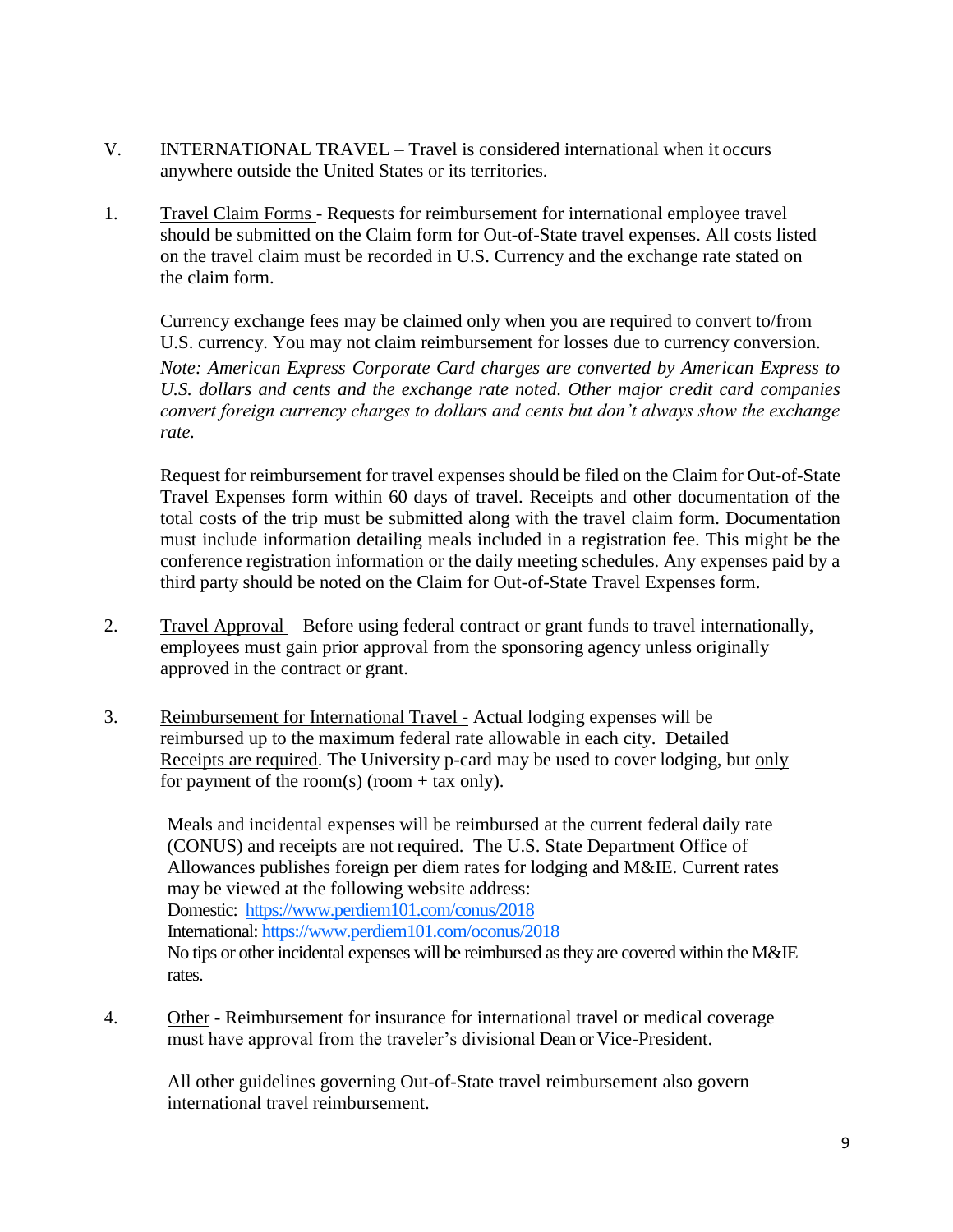## <span id="page-10-0"></span>VI. NON-EMPLOYEE TRAVEL

- <span id="page-10-1"></span>1. Independent Contractors – Those individuals and companies that have contracted with the University to provide professional services as defined by IRS regulations are independent contractors (IC). If the agreement with the IC provides for a fee plus travel expenses, reimbursement is made according to the contract signed by the parties but may not exceed the limits stated in the Out-of-State travel policies.
- <span id="page-10-2"></span>2. Volunteers – Individuals who perform services for The University of North Alabama without receiving compensation for those services are considered volunteers. Requests for travel expense reimbursement for volunteers should be made on the requisition claim form and signed by the department head for which the service was performed.
	- The service performed by the volunteer should be described in detail and the volunteer's eligibility for reimbursement established on the disbursement requisition form. It should be clearly stated on the claim form that no fee for services is being paid.
	- An itemized record and all original receipts for the actual transportation, lodging, meals, and miscellaneous expenses incurred by the volunteer should be submitted with the disbursement requisition form.
- <span id="page-10-3"></span>3. Eligibility Requirements - Volunteers are eligible for actual travel expense reimbursement **when they meet all of the following conditions**:
	- A properly approved University Volunteer Agreement Packet is filled out and is on file within the Office of Human Resources. <https://www.una.edu/humanresources/form-and-links.html>
	- They are traveling at the specific request of the University on official University business.
	- They do not receive compensation from any source for performing this service for the University.
	- They are not employees of the University or of any other state entity that would subject them to state per diem regulations
- <span id="page-10-4"></span>VII. STUDENT TEAM AND RECOGNIZED STUDENT ORGANIZATION TRAVEL Dependent upon the circumstances, there are three ways to pay for student group or team travel:
- 1. One option is to use the University P-Card to cover all approved group expenses and follow the p-card policy for submission of all expenses. It is typically assumed in this case no other claim for reimbursement will be made. If a claim is made explanations of how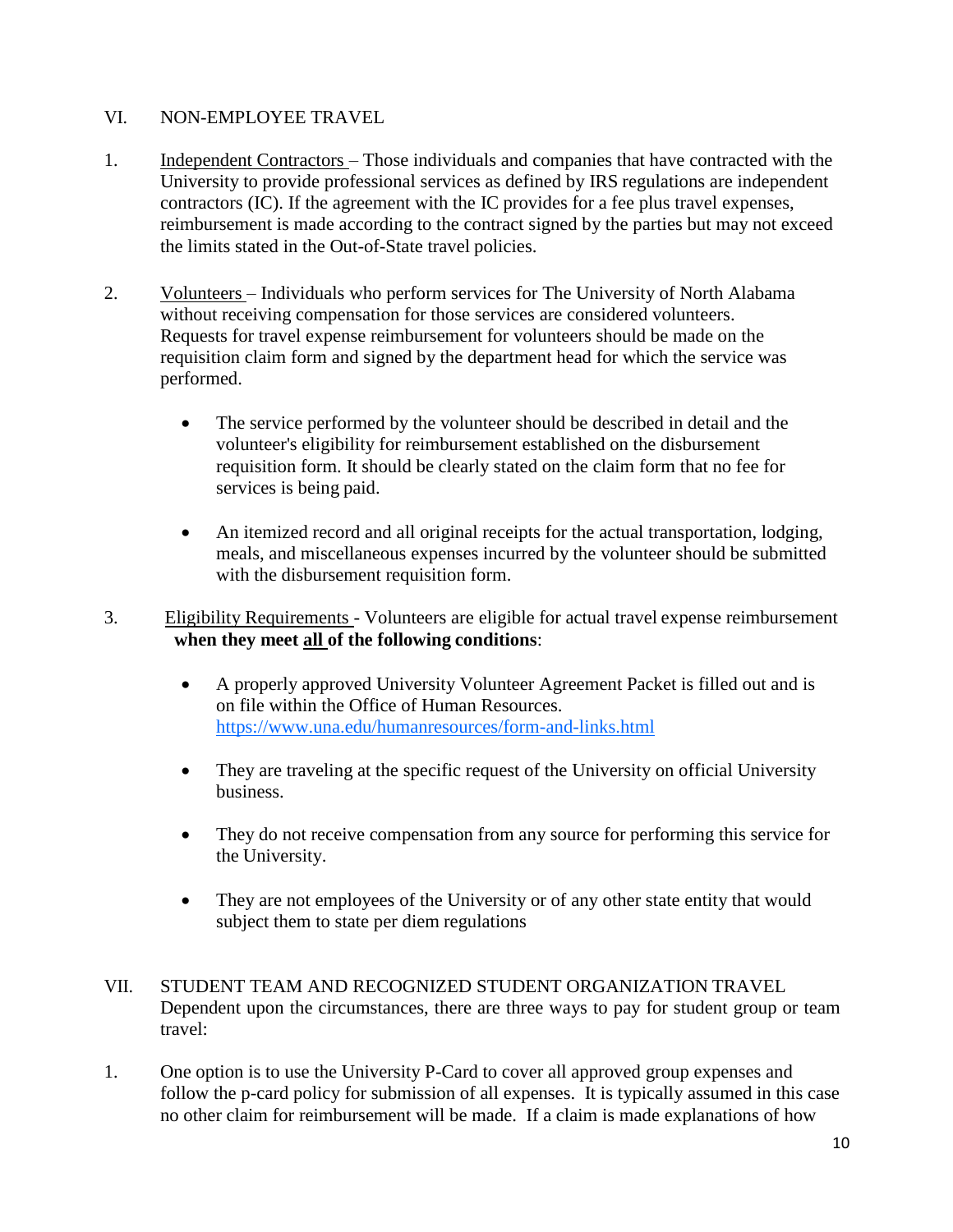the entire trip was covered should be given to explain the out-of-pocket expense and its relation to the group trip.

- 2. Another option is to reimburse each student separately. Upon completion of trip each student and the advisor should submit, in one package, the appropriate travel reimbursement form with all required documentation.
- 3. The last option is through an advancement of money to the coach or advisor and that person is responsible for reconciling expenses after the trip (see instructions below for reconciliation of the cash advance upon return).

To obtain advanced funds for student team travel:

**At least 10 days prior to travel** the coach or advisor must submit a voucher (payable to the group advisor) to the Controller's Office for a team travel advance. List the travelers (students and advisors), the purpose of the trip, the itinerary and the budget. The advance should be enough to cover all anticipated expenditures. A check will be prepared.

Within 10 days after completion of the trip submit a detailed reconciliation (expense report) with authorized signature(s) to the Controller's Office. This should include itemized receipts for all expenditures. Follow the University's guidelines for expenditure limits.

Advisor, coach, or sponsor of team/group may choose to give students a cash meal allowance rather than submit receipts for individual meals. In such cases, students must sign a verification slip that they have received the funds. If the advisor pays for meals for the group, attach appropriate receipts.

Upon submission of reconciliation - The Accounts Payable Office will review trip reconciliation and receipts. Any remaining funds are to be submitted with the reconciliation paperwork. If the amount spent exceeds amount advanced, a claim for travel reimbursement for the difference should be sent with the reconciliation.